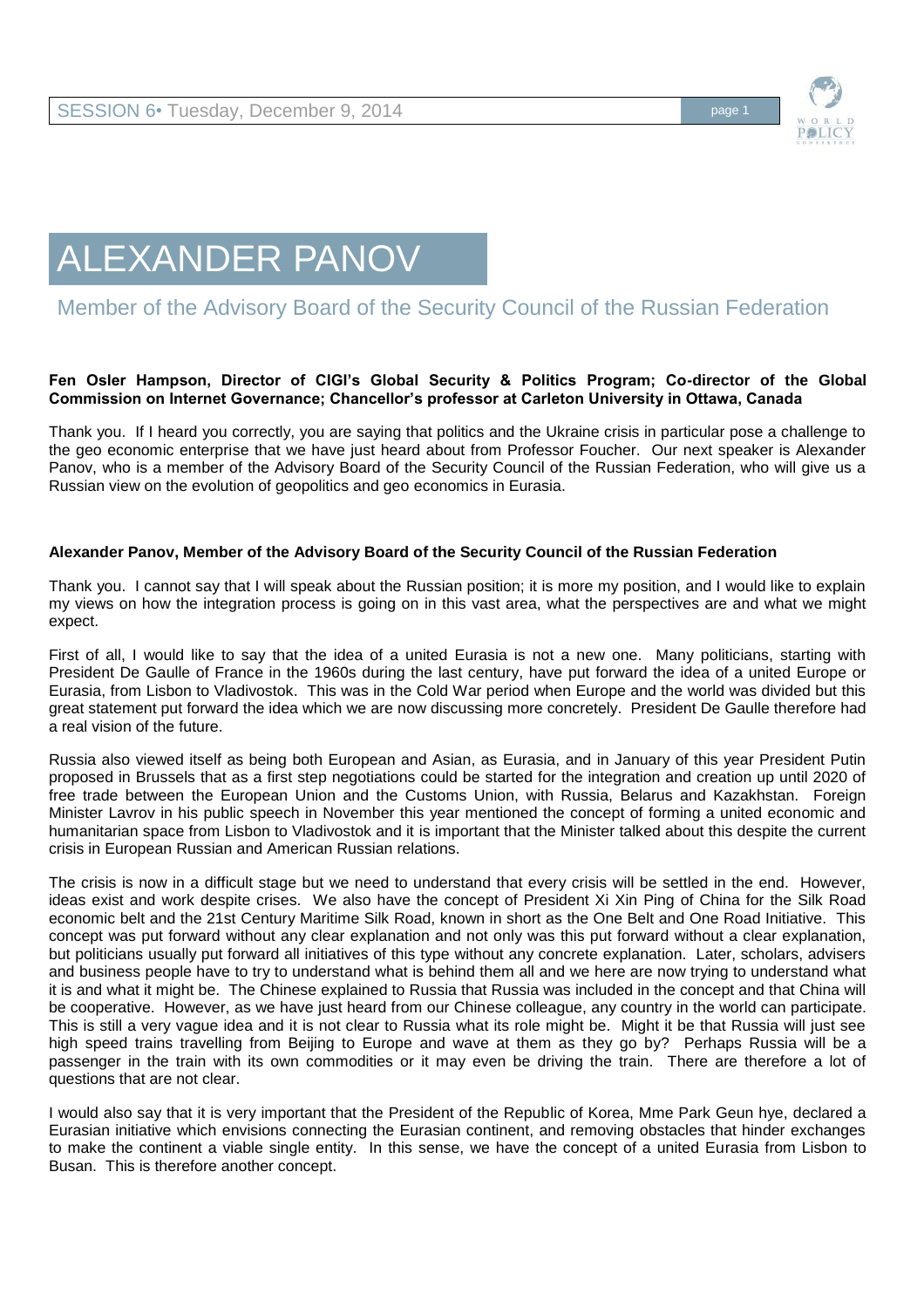

It is difficult to foresee a united Eurasia, but perhaps the first step on the road could be the integration of integrations within these vast territories. However, returning to the initiative from the President of the Republic of Korea, Russia has supported this idea from the very beginning and President Putin has explained his approach to it. Moreover, the initiative is fully in line with Russian proposals, with one of the initiatives linking the trans Korean and trans Siberian railways to ensure quick, reliable, safe low cost transportation of goods between Asia and Europe.

In implementing large scale plans for developing the Far East, Russia is interested in using obvious advantages, namely the developed relations with North Korea and the Republic of Korea. There are a number of projects in which Moscow, Seoul and Pyongyang are already involved in, particularly those in the transport and energy sectors. During his visit to Seoul in November last year, President Putin said the following at the press conference: 'This tripartite cooperation should not be a hostage of politics; on the contrary, it should become an important consolidating and reconciling factor'.

Russia has already taken certain practical steps aimed at renovating the railway system and developing port facilities in North Korea. The results of that are visible. In November of this year, 40,000 tonnes of coal from Russia was transported by a railway that was modernised by Russia to a new port at Rajin in North Korea that was built almost completely by Russia and coal was then shipped to the Republic of Korea. This is just a first step but we are subsequently planning for container transportation to make use of the port facilities. Russia, the Republic of Korea and North Korea are also discussing a project to build a gas pipeline from Russia through the territory of both Korean states and if both Koreas can reach agreement, this plan could be carried through quite quickly and will help create an atmosphere of trust between the two Korean states. For the Eurasian initiative to succeed, the Korean Peninsula must first of all dismantle the wall of distrust. We understand that this will not be easy but we should try to move things in this direction.

We have already heard about the Eurasian Economic Union (EEU), which will begin its activity on 1 January of next year and I would like to add to what our chairman has said in terms of what the Eurasian Economic Union means. Firstly, it is seen as being very rich in energy, producing 20.7% of the world's natural gas and 14.6% of the world's oil. It also produces 9% of the world's electrical energy and 6% of the world's coal. Six of the eight major Asian highways go through the territory of the Eurasian Economic Union and these connect the EEU to many countries in Europe and Asia. The EEU has already established the Eurasian Development Bank and the bank has provided finance totalling more than USD 4.5 billion to investment projects in the member states. There is a plan to have a common currency union in a span of five to 10 years and under the programme of creating the single market of the Single Economic Space there is a goal to achieve four freedoms: the free movement of goods, capital, services and people. Experts predict a 25% growth in the EEU's member states by 2030. We have already heard that Armenia and Kazakhstan will join the organisation and China has already reacted positively to its creation and foresees the prospect of combining the Silk Road strategy with the activity of the EEU. It is also interesting that when the Foreign Minister of Germany, Frank Walter Steinmeier, was visiting Moscow in November of this year he stated that it was important to establish dialogue between the European Union and the Eurasian Economic Union.

However, there are not only supporters of this union; there are also opponents. Some politicians and scholars see the EEU as a Russian idea for reuniting many of the former Soviet Republics and restoring the Russian Empire. When she was Secretary of State for the USA, Hilary Clinton openly expressed opposition in December 2012 to the creation of the Eurasian Economic Union, claiming that it was an attempt to re establish a USSR type union among the former Soviet Republics and she promised to figure out effective ways to slow down or prevent it. Unfortunately, what we are now seeing in the Ukraine may be regarded as one of those types of efforts.

For Russia, it is natural that one of its main geopolitical interests lies in ever closer integration with the former Soviet Republics that are part of Eurasia. It is clear that this has nothing to do with any intention to restore the Soviet empire. It may not of course be the same approach but when we see the strong interest of the United States in creating a transatlantic partnership, there are no objections. However, you could also say that what the United States is trying to do is to control Europe economically. Some people may of course say that, but Europe will perhaps reject that interpretation. Why is it a bad thing when Russia is trying to develop economic cooperation but when the United States is planning a partnership of that kind and not only a transatlantic partnership but also a trans Pacific partnership it is a good thing?